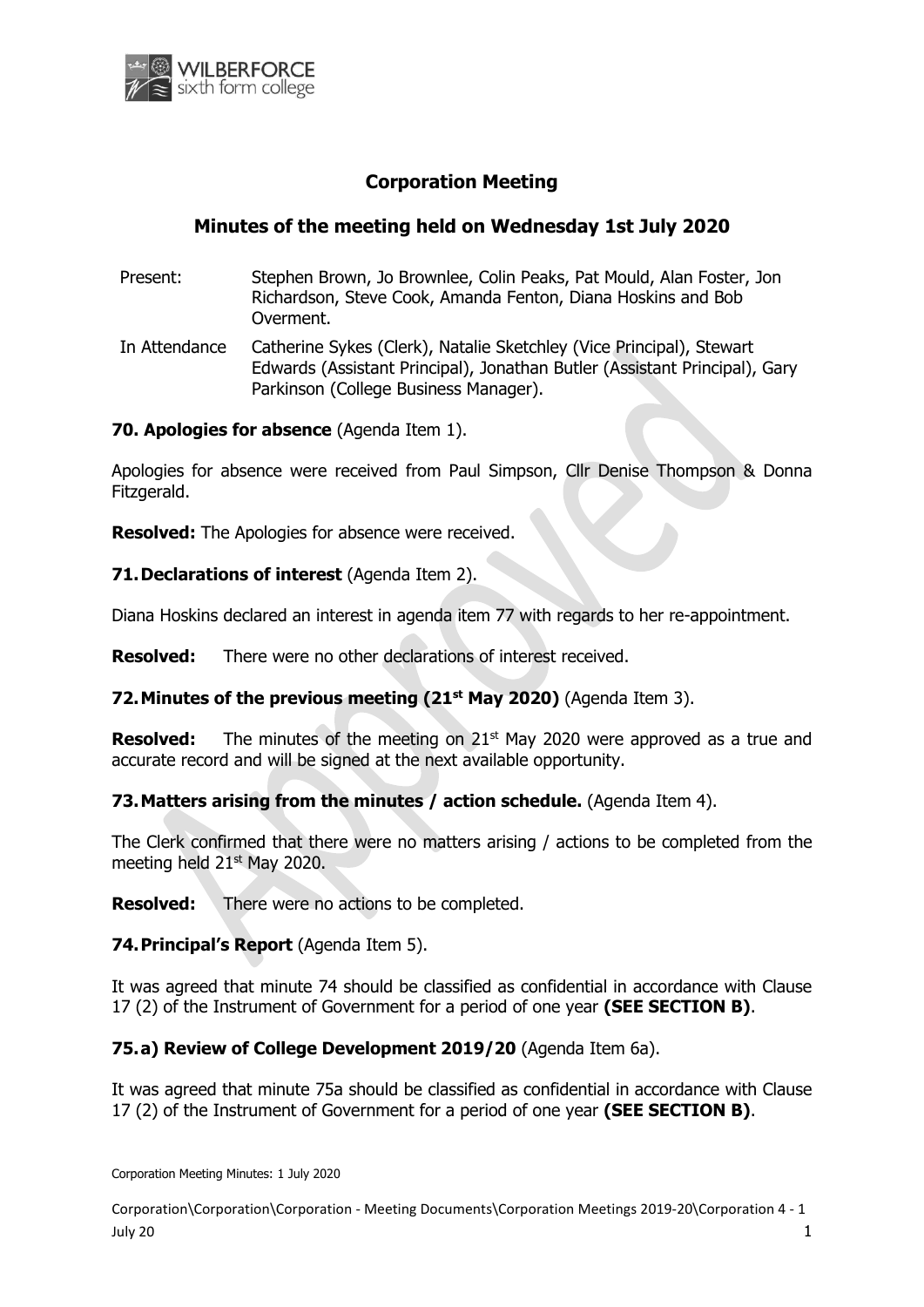## **b) Review of College Development 2020/21** (Agenda Item 6b).

It was agreed that minute 75b should be classified as confidential in accordance with Clause 17 (2) of the Instrument of Government for a period of one year **(SEE SECTION B)**.

### **76. Policies** (Agenda Item 7).

a) Single Equality Scheme

CAP noted that there had been no requirement for changes to the policy. Governors confirmed there were no changes to be requested and the policy was approved.

**Resolved:** The Single Equality Scheme policy was approved.

### **77.Search & Governance Committee: 24 June 2020** (Agenda Item 8).

It was agreed that minute 77 should be classified as confidential in accordance with Clause 17 (2) of the Instrument of Government for a period of one year **(SEE SECTION B)**.

### **78.Quality and Standards Committee: 13 May 2020** (Agenda Item 9).

Diana Hoskins delivered an update of the meeting held on 13<sup>th</sup> May 2020 of the Quality & Standards Committee. She noted that the meeting had been very in depth with discussion highlighted on the following areas:

- Marketing team changes and the update on student applications
- Curriculum offer and local needs statement
- Progress of the results and the assessment

Governors discussed the changes within the marketing team, and restriction son recruitment due to COVID-19. CAP confirmed that the SMT had already discussed about next steps, ensuring continuation of that work done to promote the college even through difficult times. Governors praised the social media campaigns seen online, including those for taster days, virtual tours of the college, promoting the good results, new sharp branding and modernisation of the campus, working to become the first choice for the students in the city. Governors complimented that update to the external appearance of the college, and noted that it is respected in the community.

Governors noted there was one policy which had been considered by the committee. The Student Conduct and Behaviour for Learning Policy, had been reviewed and recommended to corporation for approval with no changes.

The chair of the committee highlighted to Corporation members that the Quality & Standards Committee is an open meeting and the invitation to the meetings was extended to all.

**Resolved:** The minutes of the meeting held on 13<sup>th</sup> May 2020 were received and the following recommendations were approved:

a) Student Conduct and Behaviour for Learning Policy

#### **79.Audit Committee: 13 th June 2020** (Agenda Item 10).

It was agreed that minute 79 should be classified as confidential in accordance with Clause 17 (2) of the Instrument of Government for a period of one year **(SEE SECTION B)**.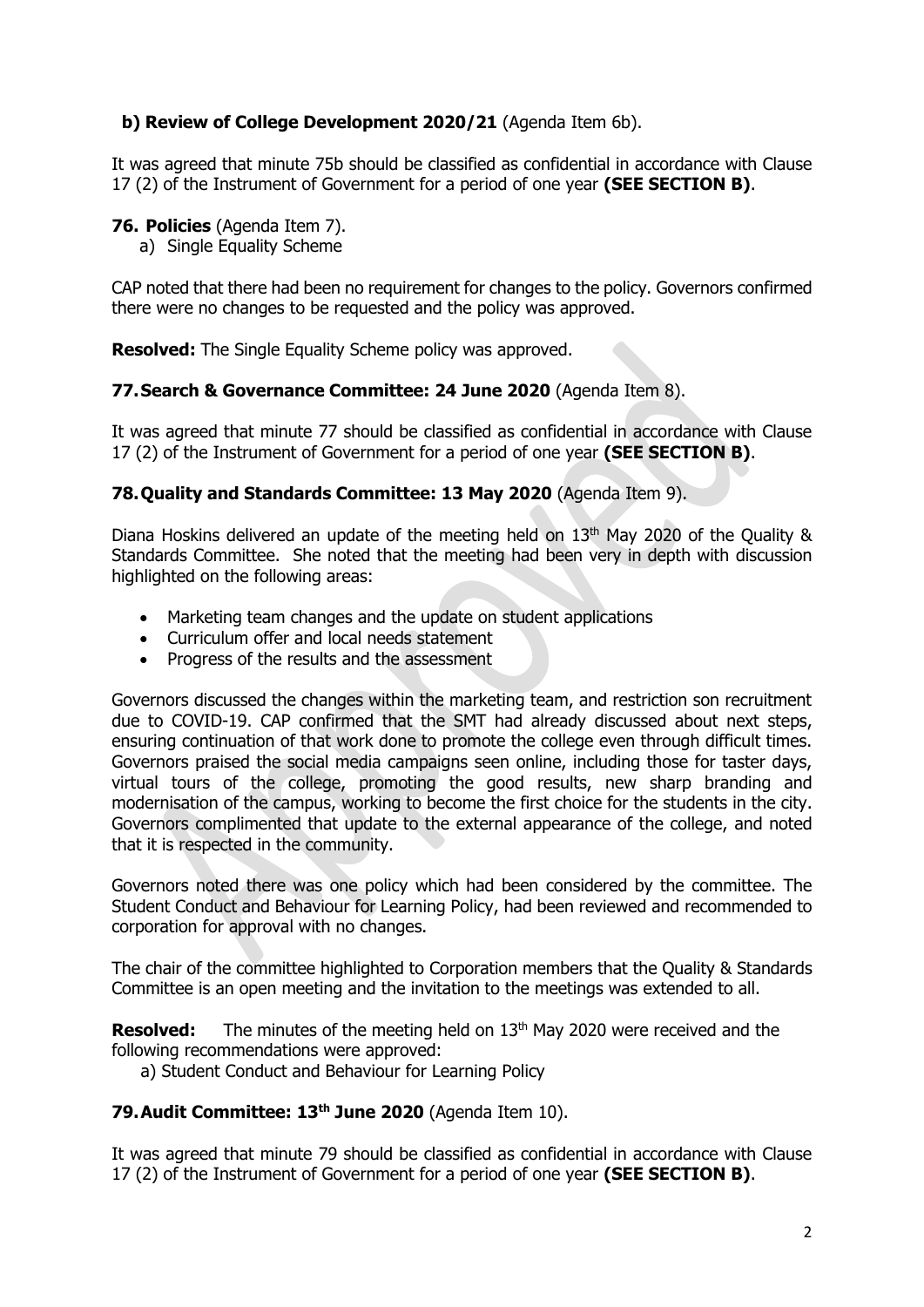## **80.Finance and General Purposes Committee: 17th June 2020** (Agenda Item 11).

It was agreed that minute 80 should be classified as confidential in accordance with Clause 17 (2) of the Instrument of Government for a period of one year **(SEE SECTION B)**.

### **81.Proposed schedule of meetings and Annual Cycle of Business for 2020-21.** (Agenda Item 12).

The Clerk noted that the proposed Annual Cycle of Business for 2020-21 had been completed in liaison with the college senior managers and the chair of the corporation, and with additions from the year's requests so far. Each of the committees have each reviewed and approved their individual cycles of business and this would conclude the yearly cycle. The clerk also noted that the document was a working document and that items could be amended and adjusted throughout the year.

Governors confirmed that the annual cycle worked well and the schedule was agreed. The Chair of the Corporation noted that there may be a requirement for a further extraordinary meeting given unprecedented times as some college actions may require corporation approval.

**Resolved:** Proposed schedule of meetings and Annual Cycle of Business for 2020-21 was agreed.

#### **82.Confidential items.** (Agenda Item 13).

**Resolved:** It was agreed that minutes 74, 75a, 75b, 77, 79 and 80 should be classified as confidential in accordance with Clause 17 (2) of the Instrument of Government and associated reports are therefore not available for circulation to the public, college staff (excluding senior post holders) or students.

#### **83.Date of next meeting** (Agenda Item 14).

**Resolved:** The next meeting of the Corporation will take place on Wednesday 2<sup>nd</sup> December 2020.

#### **Learner Impact**

The Corporation scrutinised and provided appropriate challenge in the following areas, all of which help to improve student perforce and achievement:

- Future of the college
- College Policies for staff and student guidance
- Quality of Curriculum Offer
- To ensure that the college continues to be financially viable
- To review the risk management procedures of the college and ensure learners and the community have the college as an asset for the future.